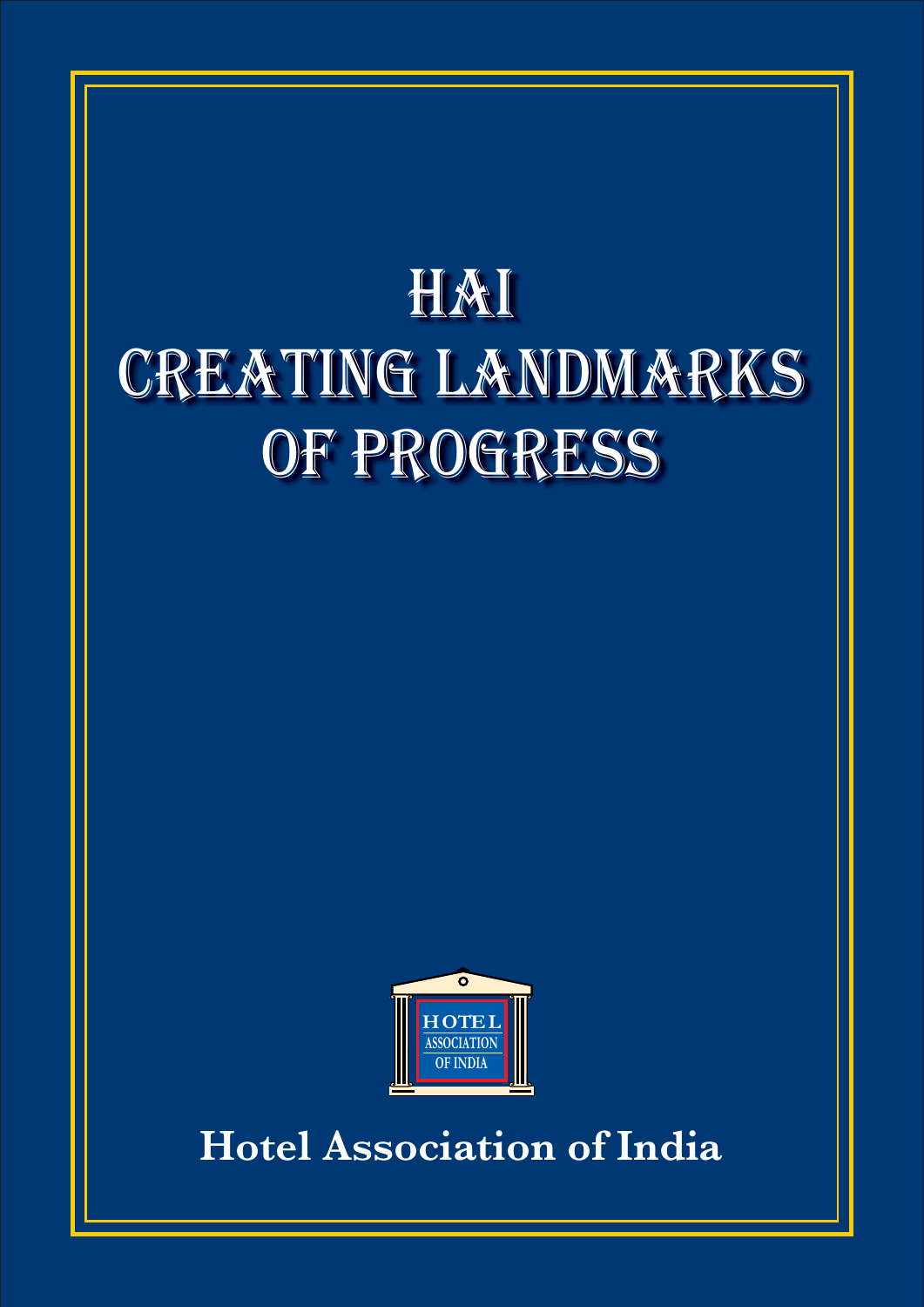

#### **HOTEL ASSOCIATION OF INDIA CREATING LANDMARKS OF PROGRESS**

Liberalization of the Indian economy in the mid 90s ushered in economic reforms **that opened up vast vistas of growth in all sectors, except the hotel sector, which seemed bogged down in the absence of Infrastructure Industry Status, non**availability of land and multiplicity of taxes that the hotels were subjected to, **among other factors.** 

**In this backdrop, the Owners and CEOs of Corporate Hotel Groups (EIH, IHCL, ITC,**  LEELA, LALIT & PARK) met in Delhi in the later half of 1996 to review the situation. **They unanimously felt that a stronger hotel-specific voice was the need of the**  hour which could lead to the re-orientation of the mindset of decision makers.

**Hotel Association of India was that voice !** 

HAI's latest and most significant milestones is the Letter to the Hon'ble Prime **Minister by Mr. P. R. S. Oberoi, seeking 7 key reforms to energise tourism and hospitality sector as a growth engine for achieving US \$ 5 trillion ecomony envisaged for India, which are also reflected in the Economic Survey presented on 4th July, 2019 and the Union Budget 2019-2020 presented on 5th July, 2019.**

**Conceptualized and founded in 1996 by the doyens of the hospitality industry: Mr. P.R.S. Oberoi, Mr R.K. Krishna Kumar, late Capt. C.P.K Nair and late Mr. L. P. Gupta, Hotel Association of India has come a long way and created many new milestones of progress in hospitality sector enumerated in the pages that follow:**

> **VIKRAM OBEROI** President Hotel Association of India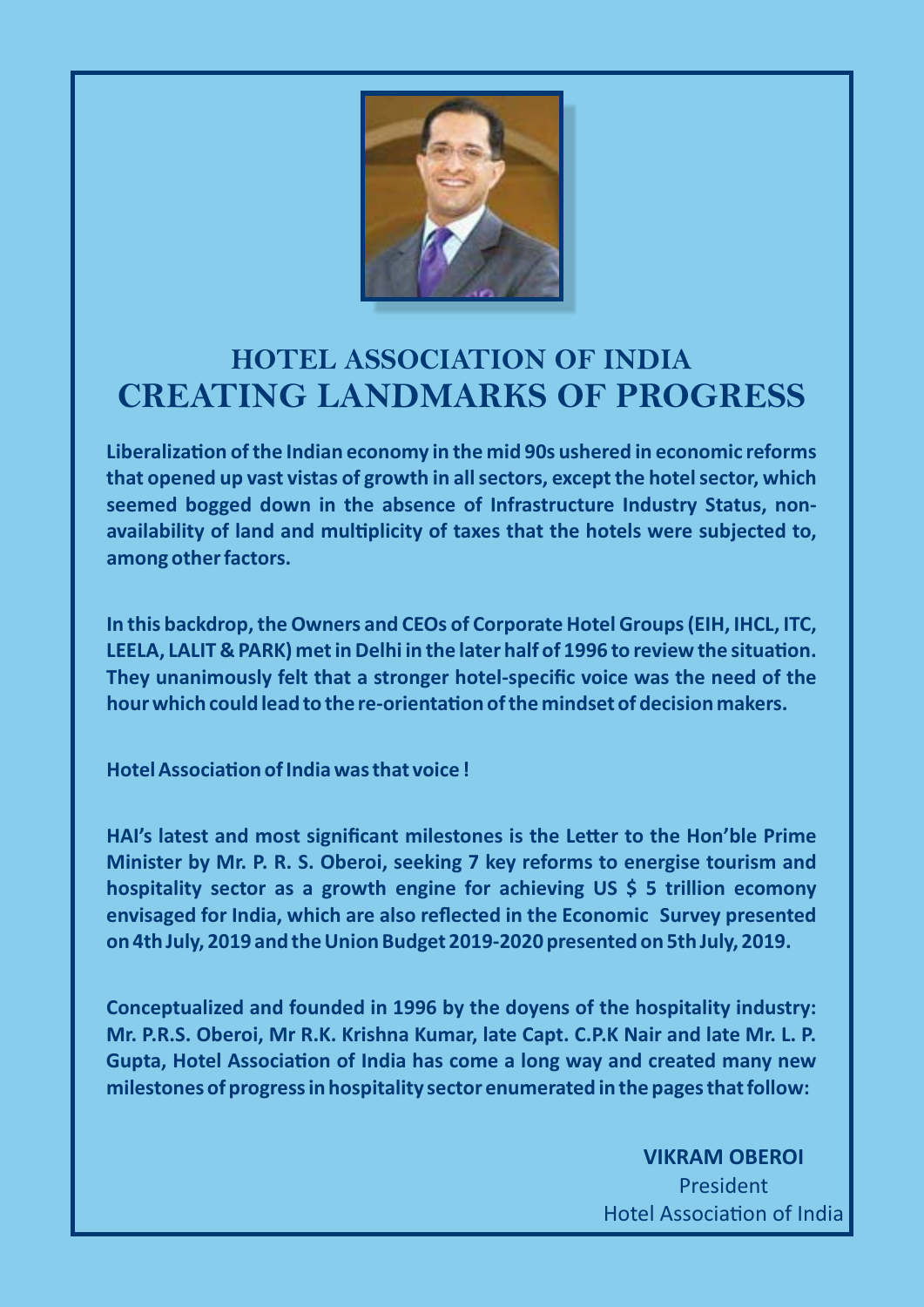

#### **Mr. PRS Oberoi presented HAI's Memorandum to the Honourable Prime Minister on July 01, 2019, recommending key reforms to energise tourism and hospitality sector by:**

- **Rationalising GST in Hotels at 12% taxation on a globally competitive basis;**
- **Including Hotel Industry in "Infrastructure Sector" category under Section 80/1A of I.T. Act;**
- **Enhancing hotel room accommodation on a fast track basis;**
- **Enlarging skill development facilities in hospitality industry to engage skilled, semi-skilled and unskilled job-seekers and for employment of women;**
- **Improving tourist places to international standards and opening up of new areas to enlarge employment opportunies;**
- **Current rate of 30% Corporate Tax be reduced to 25% for hotel companies;**
- **Revising Hotel industry's reward points under the Service Exports from India Scheme (SEIS) from 5% to its original level of 10%.**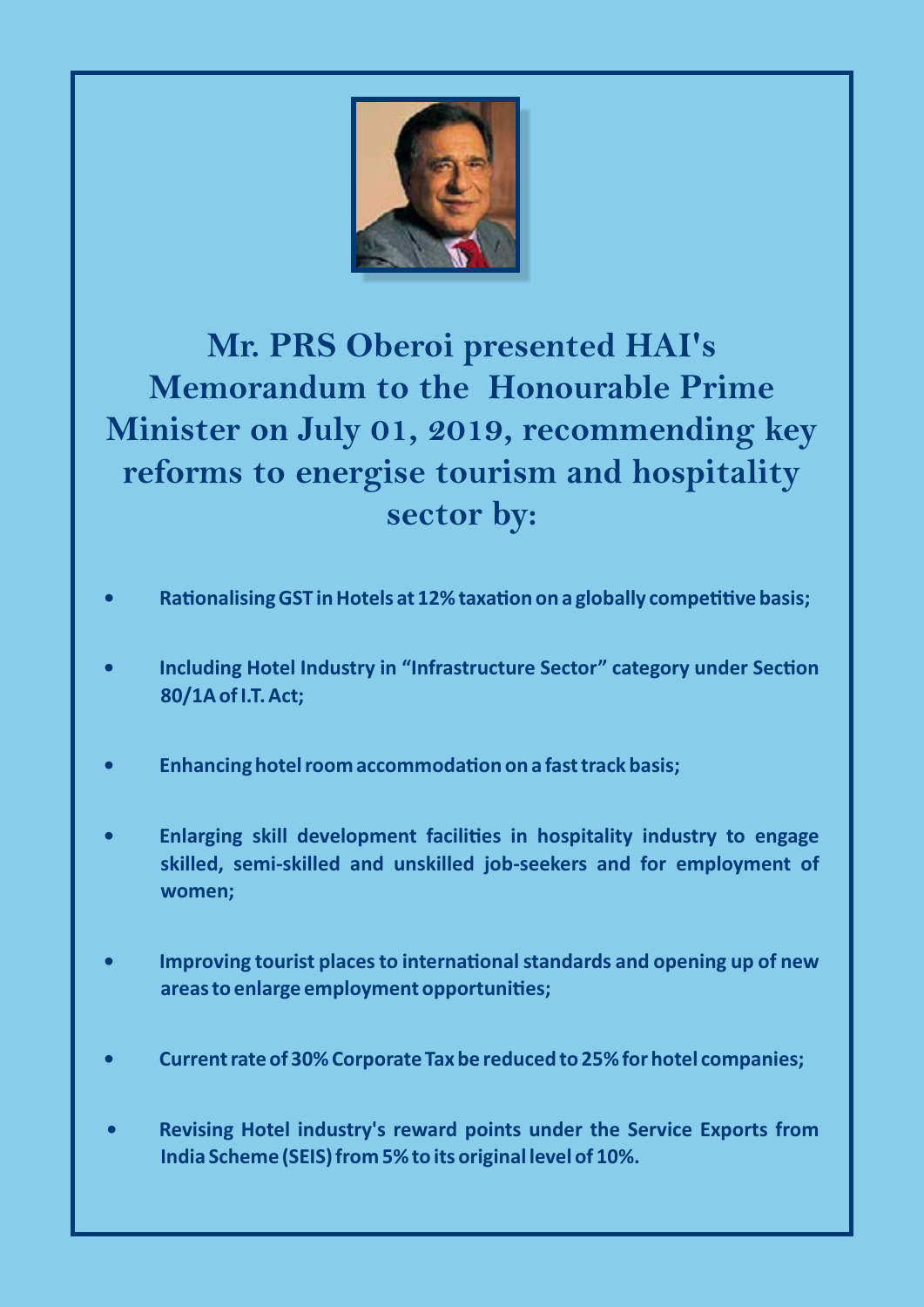## **ECONOMIC SURVEY 2018-19 PRESENTED IN PARLIAMENT ON JULY 4, 2019**

# **MESSAGE FOR HOSPITALITY INDUSTRY**

- **Make the taxation regime on hospitality industry globally** competitive.
- **State governments need to be sensitised about tourism being a** major driver of employment and poverty alleviation;
- **Land should be made available for hotels and furthermore, land should be reserved for hotels in all new townships under planning;**
- **Giving fast-track clearances for hotel projects;**
- **Increasing skill development efforts to train more persons.**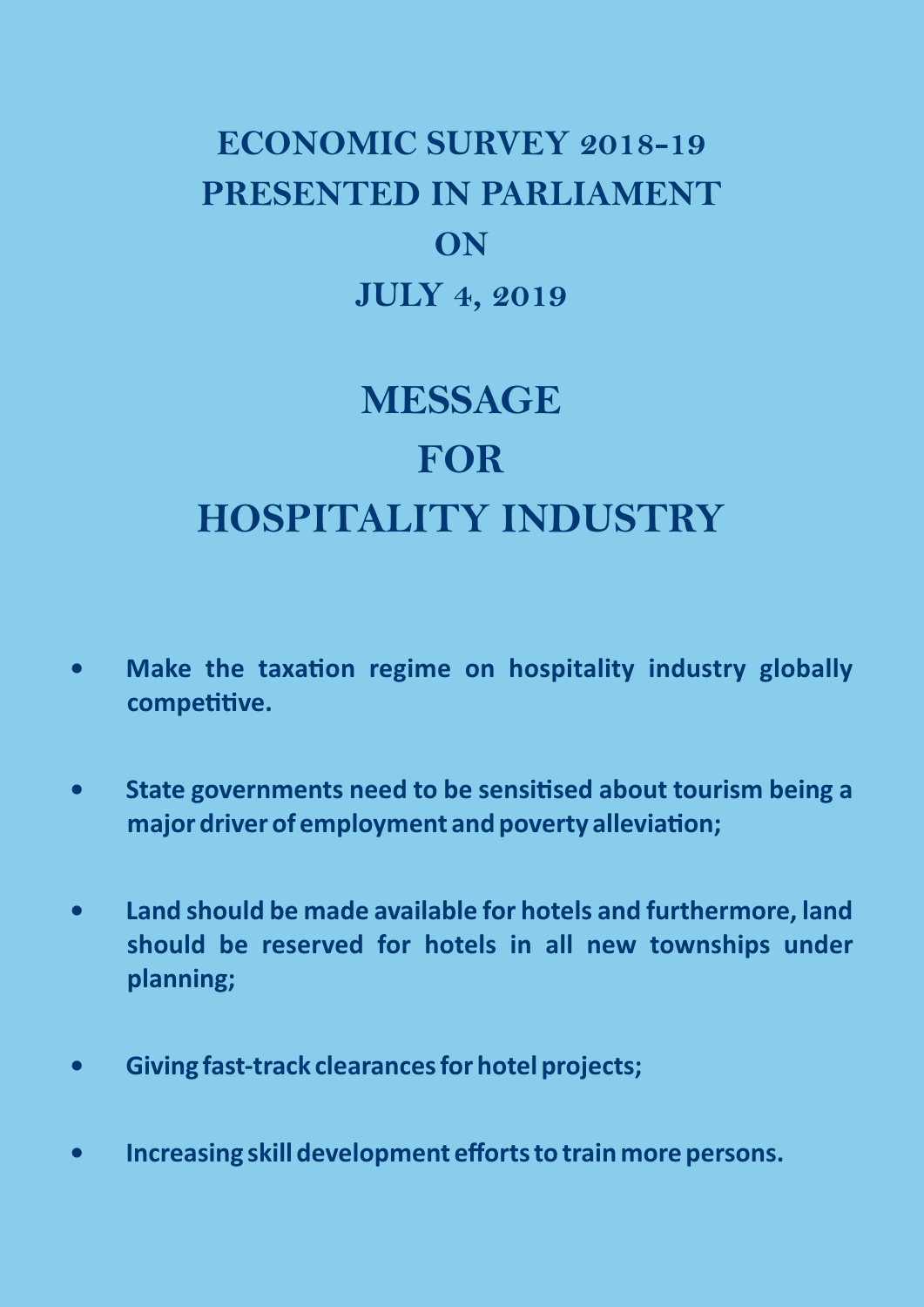### **UNION BUDGET 2019-2020 PRESENTED IN PARLIAMENT ON JULY 5, 2019**

# **MESSAGE FOR HOSPITALITY INDUSTRY**

- **Infrastructure development holds the key to economic growth and**   $job creation;$
- **17 iconic tourism sites to be developed as world-class tourist centres;**
- **UDAN Scheme to be further fortified by inclusion of additional** smaller airports to augment regional air connectivity, thereby generating an increase in inbound and domestic tourism;
- **Focus on overall transportation infrastructure with far reaching** initiatives such as "Bharatmala" for roads and "Sagarmala" for waterways, along with massive rail modernization and safety measures will have long-term positive outcomes for the industry **and the country;**
- **As for the aviation industry, emphasis on FDI, aircraft financing and** leasing, policy interventions for providing maintenance, repair and **overhaul in India for better connectivity to key tourist destinations, and thus give the much-needed boost to the industry.**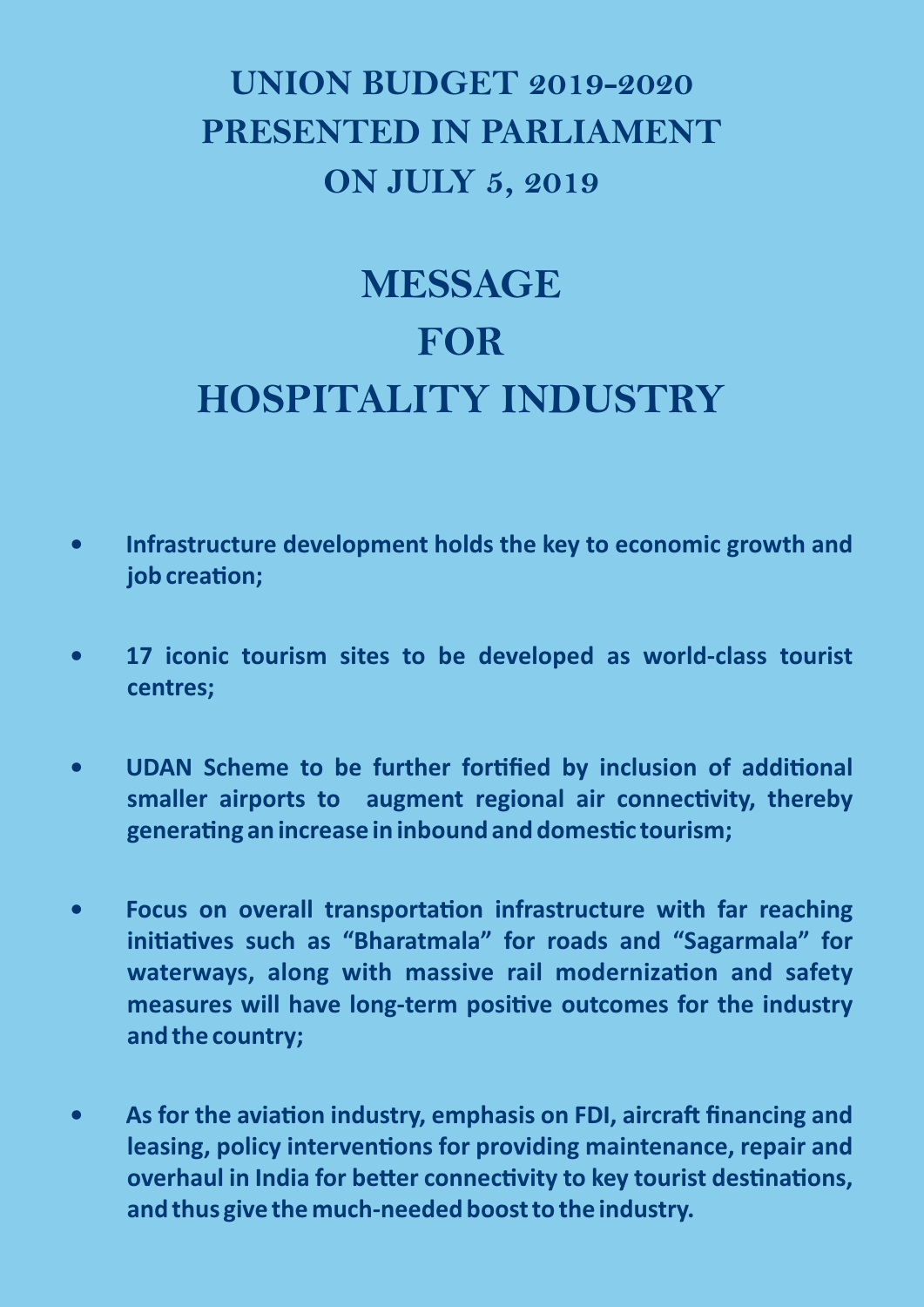#### **HAI's MILESTONES OF PROGRESS**

- 1998: HAI assiduously worked for the grant of **Export House Status** for tourism and hospitality sector in India. Thereafter, the same year, it also conceptualized the establishment of **Tourism Export Promotion Council;**
- **2001:** Launched an exclusive **HAI Hotels Directory** distributed abroad by the Ministry of External Affairs through all Indian Embassies;
- **2002:** In association with the World Trade Organization (WTO), HAI organized the first ever Workshop for Hoteliers on **Applicability of WTO Rules to Trade in Services ;**
- **1998-2011:** HAI waged a successful legal battle in securing the hotels' right to adopt dual tariff system;
- **2006:** HAI achieved a notable legal success in getting repealed an archaic anti-women provision of the Punjab Excise Act 1914 that barred women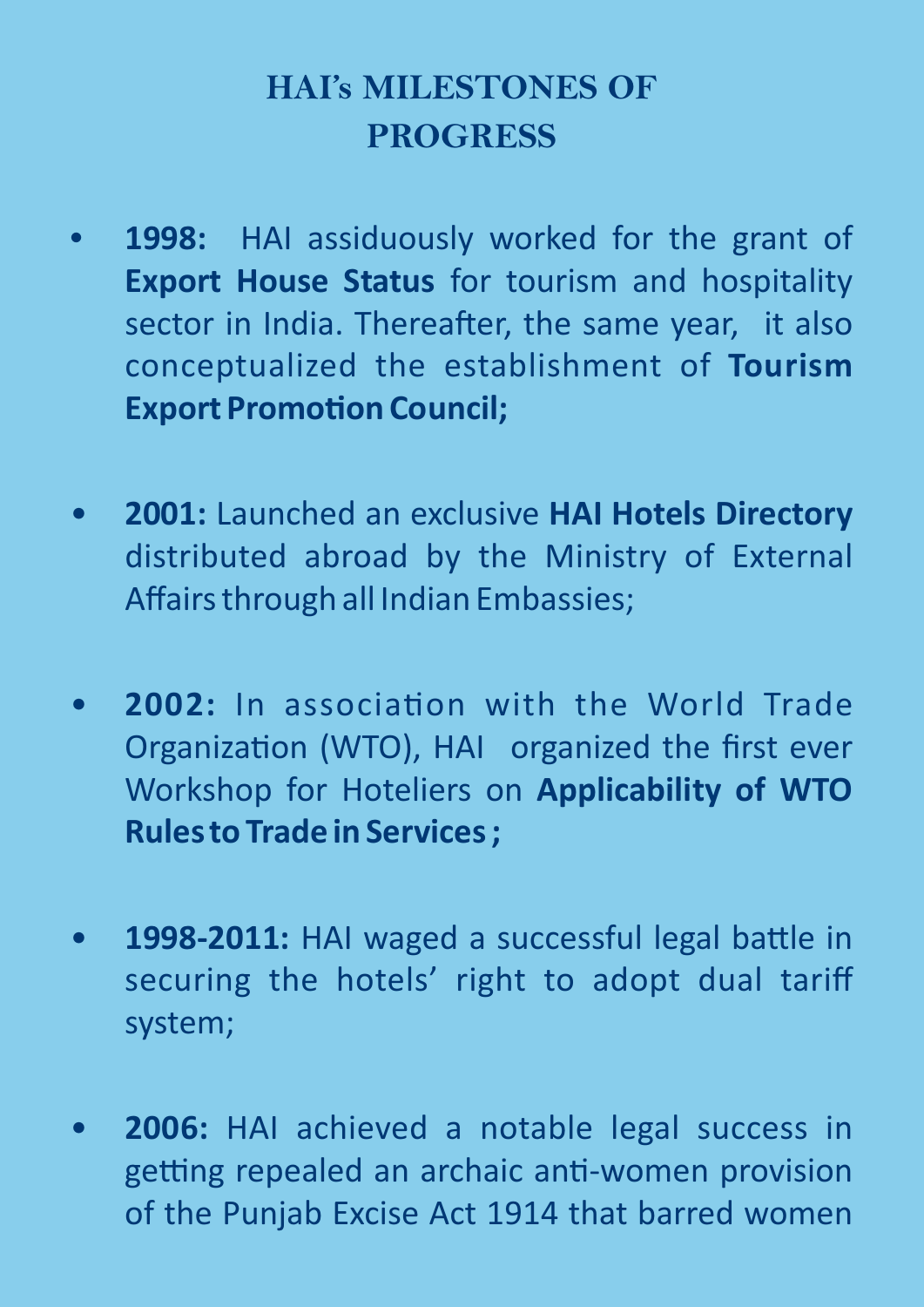from serving in bars in hotels;

- **2012: Vacation of Ban on Tourism Activities in Tiger Reserves:** HAI successfully spearheaded the legal campaign for vacation of a Supreme Court ban on tourism activities in Tiger Reserves;
- **2012:** HAI orchestrated the strategy leading to the extension of benefit of securing loans for hotels of 3-Star and above categories, thus increasing the availability of funds for the hotel industry;
- **2007: Zero Duty facility for Imports by Hotels** was granted by the Government after sustained efforts made by HAI to allow zero duty import facility to hotels under **"Served From India Scheme'' (SFIS)**. The industry continues to draw benefits under that scheme which has now been rechristened as **Service Exports From India Scheme (SEIS).**
- **2004: Drafted the Model Code of Conduct Governing Mutual Relations among Hoteliers, Travel Agents and Tour Operators** and helped evolve a consensus among various sub-sectors of Tourism for its adoption;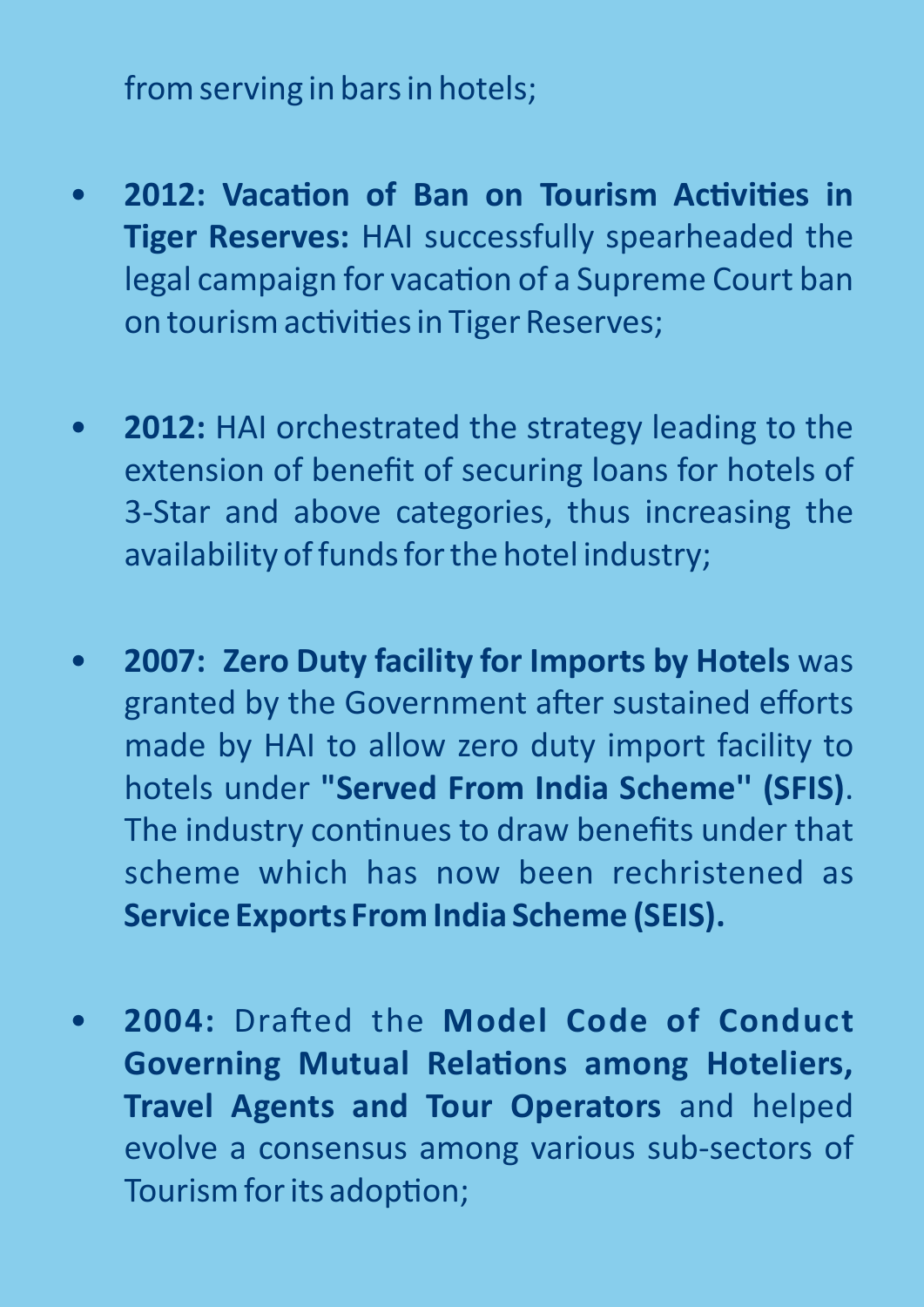- **2004: Hotel Expenditure Tax (HET)** imposed by the Union Government on hotels, was abolished at the initiative of HAI;
- **2009: Luxury Tax Reduced in Delhi** through HAI's relentless efforts to persuade the Government of Delhi to rationalize the Luxury Tax in hotels in Delhi and reduce it from 12.5 per cent to 10 per cent;
- **2003:**HAI drafted the Constitution of CITTI: **Confederation of Indian Travel and Tourism** Industry, now called FAITH - Federation of **Associations of Indian Tourism and Hospitality** as an umbrella organization of all tourism entities. HAI is thus a founder Member of FAITH;
- **2 0 1 2 : H o t e l I n d u s t r y M o v e d To w a r d s Infrastructure Industry Status** pursuant to HAI's untiring efforts to seek Infrastructure Industry status for the hospitality industry under Section 80-1(A) of the Income Tax Act. RBI in 2012 notified "Hotels of 3-Star & above categories located in cities having a population of more than one million" in the Harmonized Master List of Sub Sectors of Infrastructure. A year later, the List was updated by the Union Finance Ministry to include "Hotels with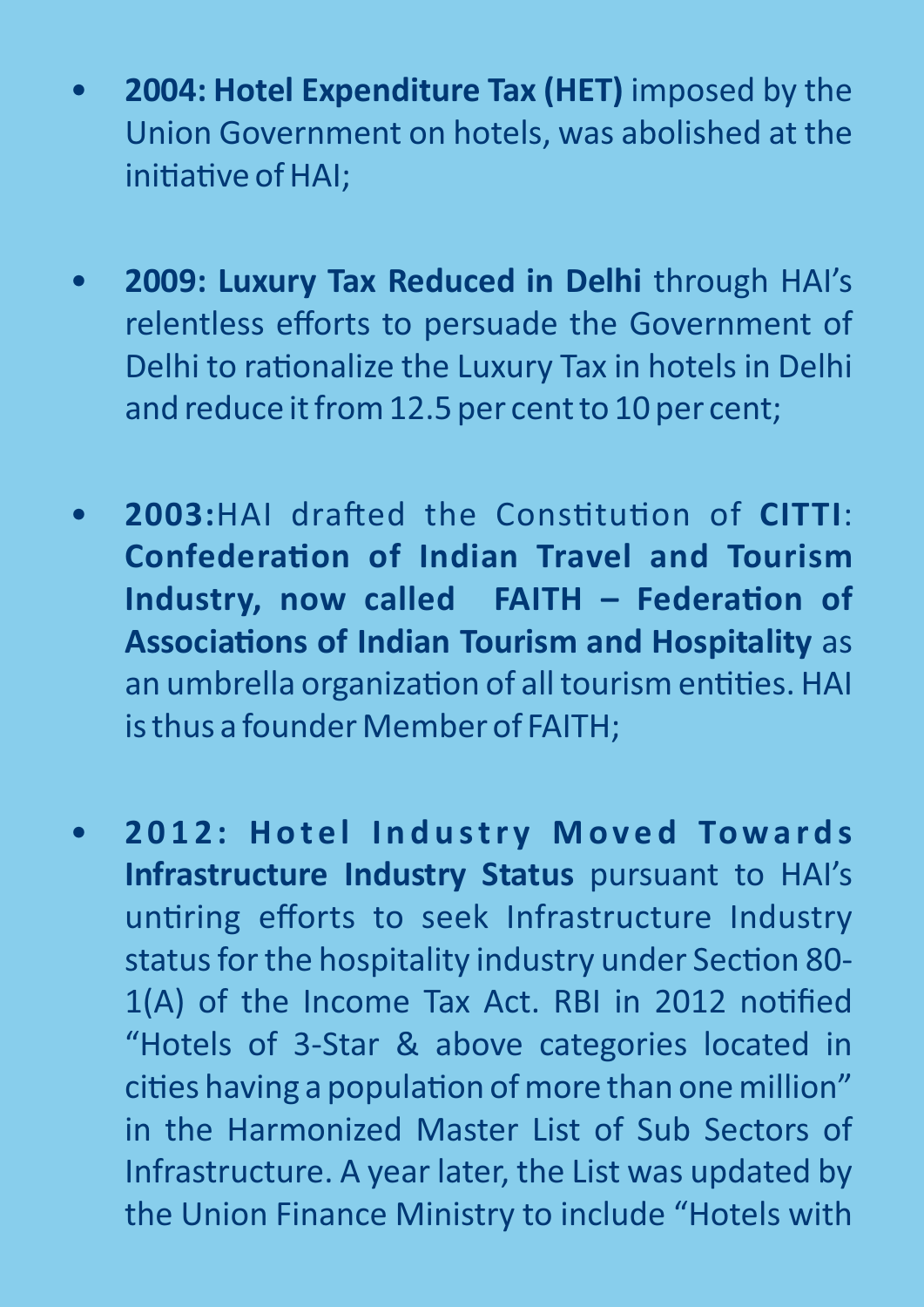project cost of more than Rs. 200 crore each in any place in India and of any star rating".

- **2010: Active Support for Commonwealth Games:** The Government of India entrusted HAI with the responsibility of coordinating with all hotels in Delhi and identify accommodation for visiting sportspersons who visited Delhi for the mega event. The Organizing Committee of the Games also sought the help of HAI's experts in the timely completion of accommodation facilities for athletes in the Games Village;
- 2017: HAI successfully persuaded the Supreme Court in amending its order prohibiting the sale of liquor within 500 metres of national and state highways. Subsequently, the Hon'ble Court clarified that the ban did not apply to hotels.

### **REGIONAL CO-OPERATION INITIATIVES**

1999: HAI became prime mover in the establishment of the **SAARC Hotels Association;** organized SAARC Seminars on Hygiene **Management in Hotels** in partnership with the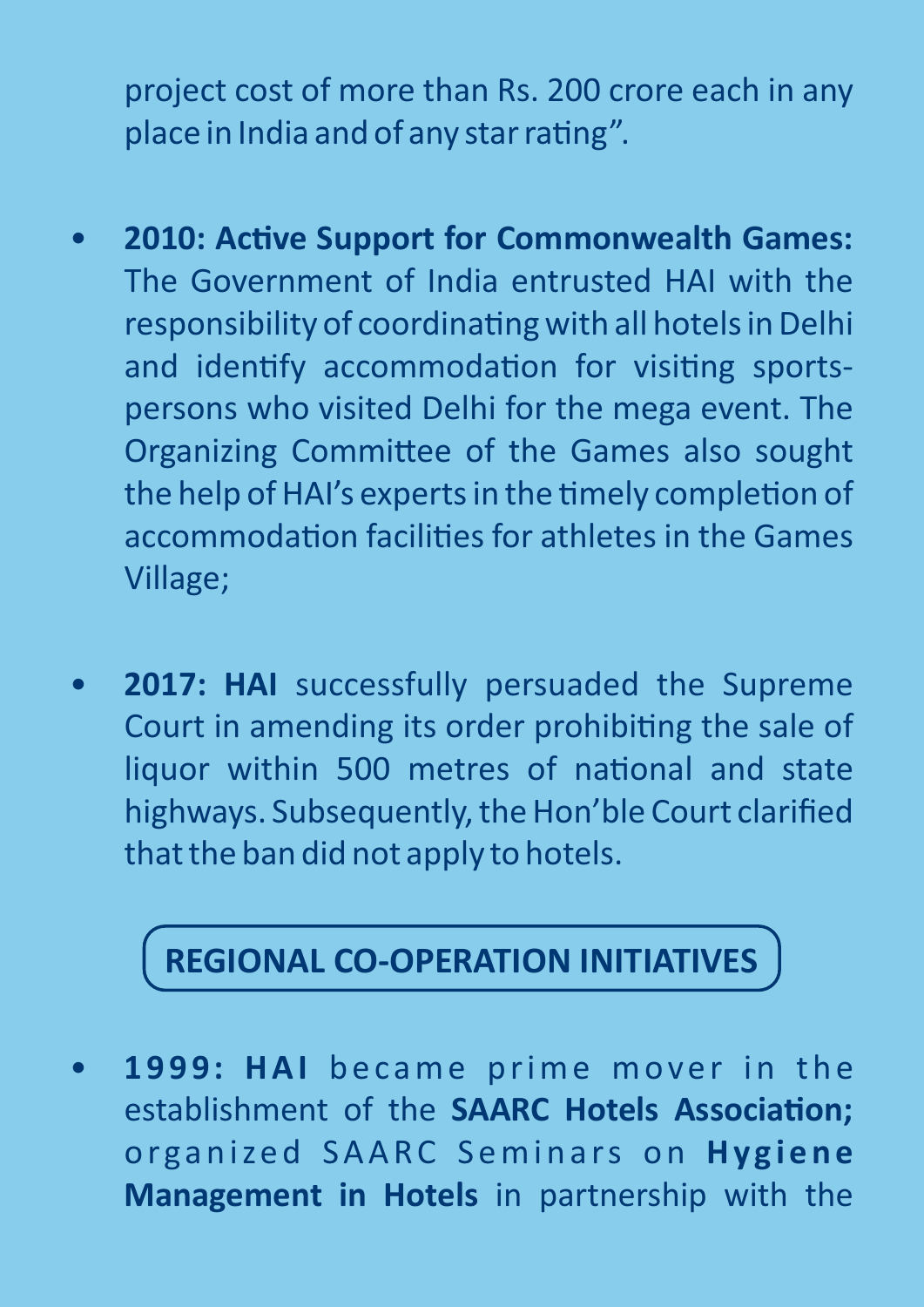World Health Organization;

- **2000:** Pioneered the concept of **Healthy Hotels** in association with the World Health Organization;
- **2000: HAI** Organized the **First Afro-Asian INFOTECH HOTELS EXPO** to underline the role of Information Technology in Hotels;
- **2001:** Signed Memorandum of Understanding with the Hotel Association of Nepal and Uganda Investment Authority for exchange of information on developments and innovations in hospitality sector;
- **2008:**Published the first ever **Guidelines for Security Measures in Hotels** in India drawing upon the best international practices;
- **2002:** Organized an **All India Survey Among Foreign Tourists on Safety in Hotels in India** in the wake of terror attacks of  $9/11$  (USA) and  $13/12$  Parliament attack in New Delhi (India);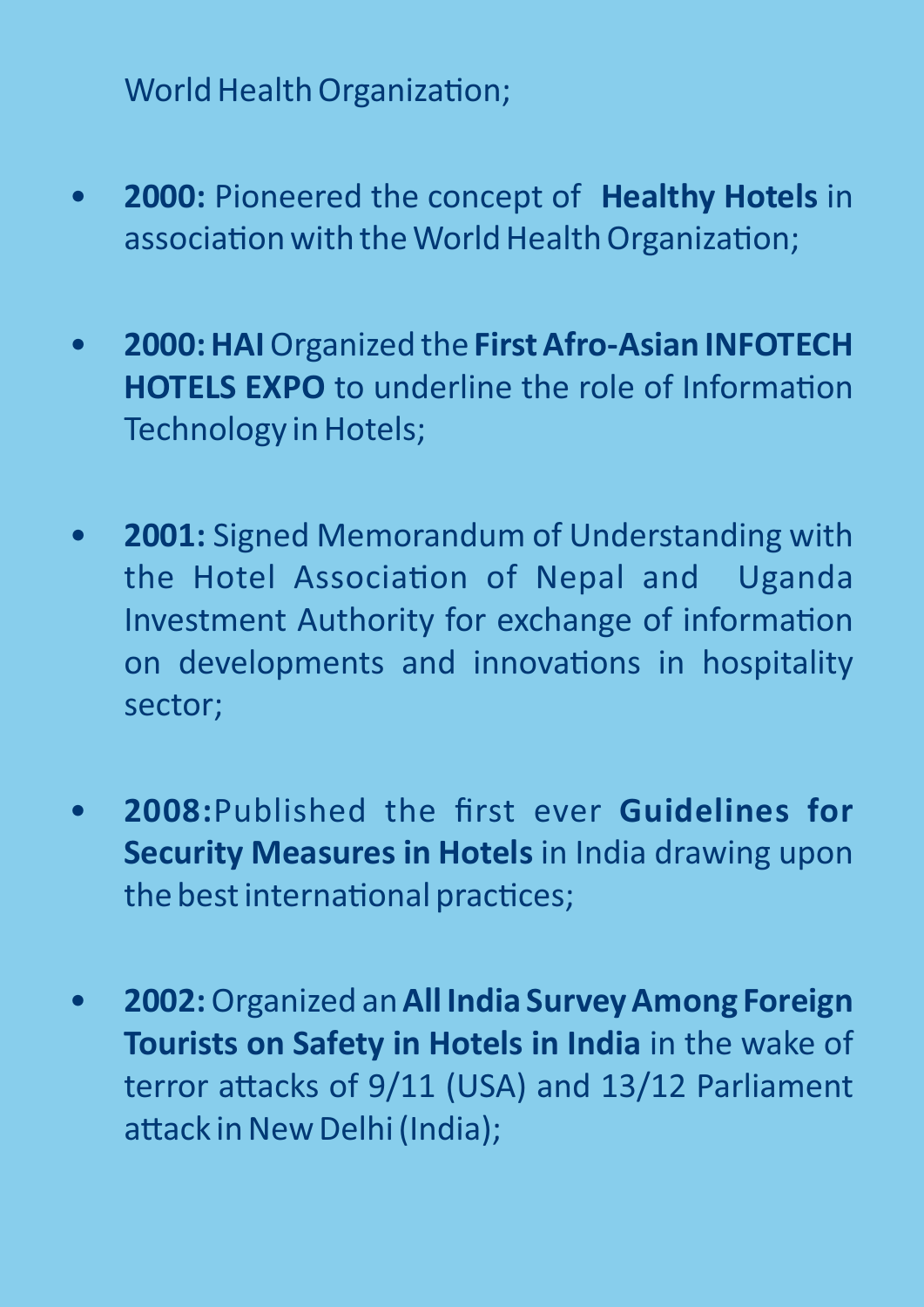- **2000:** Published a White Paper on **Tariff Systems in Hotels in India** in association with the National Institute of Public Finance and Policy (NIPFP)
- **2001:**Published the **Guidelines for Disabled-Friendly Facilities in Hotels;**
- **2011:** Published a White Paper on **Goods & Services Tax (GST)** with focus on its applicability to the Hospitality Industry;
- **2007:** Organized the **1st HAI Hoteliers' Conclave** on **Re-shaping the Hospitality Industry to stay ahead**  in the fast changing Global Economy, participated by representatives from India and the SAARC countries;
- **2010:** Staged the **2nd Hoteliers' Conclave** on **Mega Trends in Hospitality Industries;**
- **2013:** Convened the **3rd HAI Hoteliers' Conclave** on **Technology : Leading the Change** for participants from India and SAARC member countries;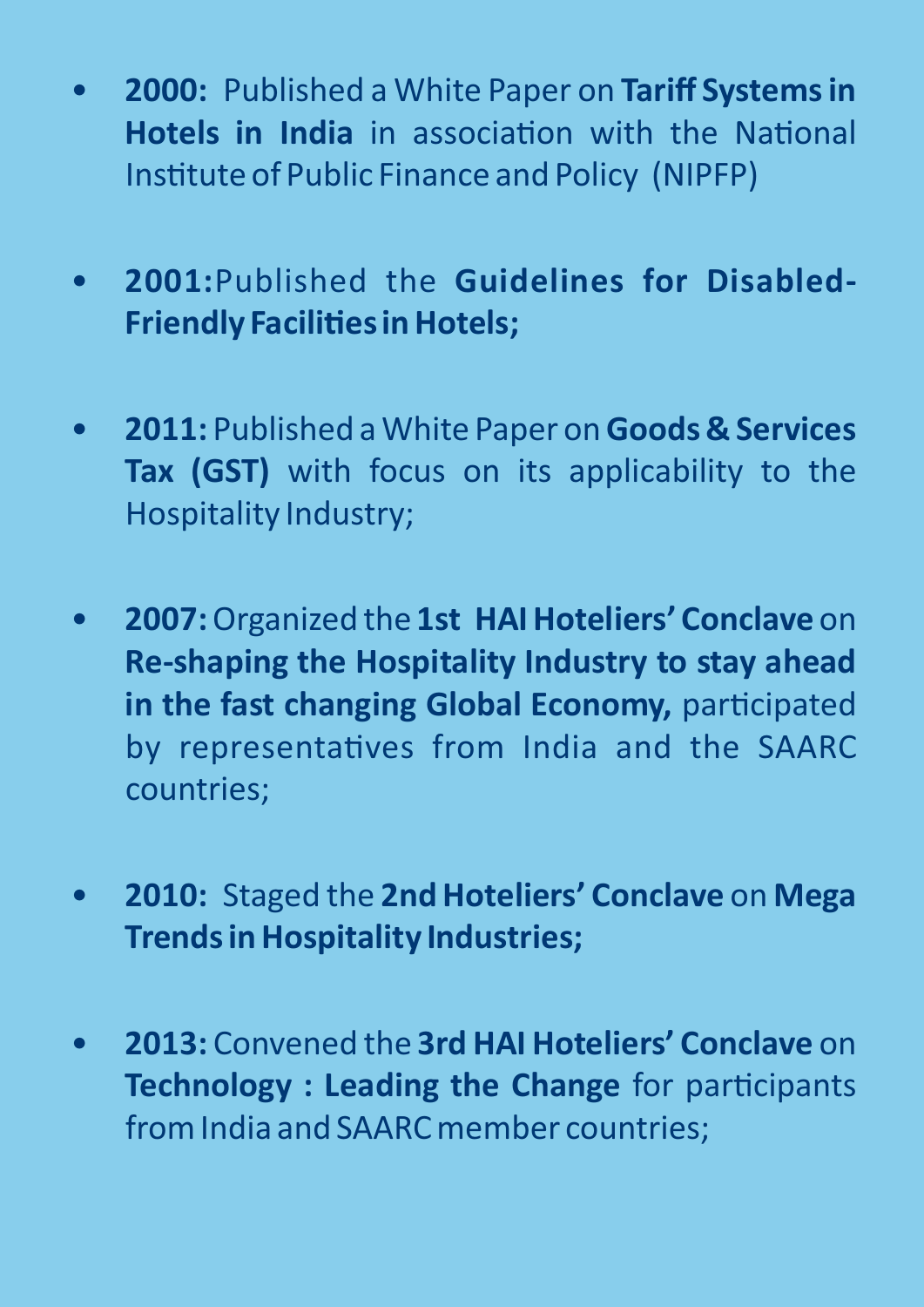• **2016:** Convened the **South Asian Hoteliers Conclave** to deliberate upon disasters and evolve a template for disaster relief, rescue and evacuation of tourists, if required, through mutual cooperation, aid and assistance.

#### **EDUCATIONAL INITIATIVES**

- **2013:** HAI partnered with Switzerland's famous **École hôtelière de Lausanne** to bring world class Executive Education Programmes for Hotel Managers in India;
- 2014:In association with the "Hong Kong **Polytechnic University School of Hotels",** HAI organized high quality Professional Development Programmes for hotel professionals in India, with an Asian dimension.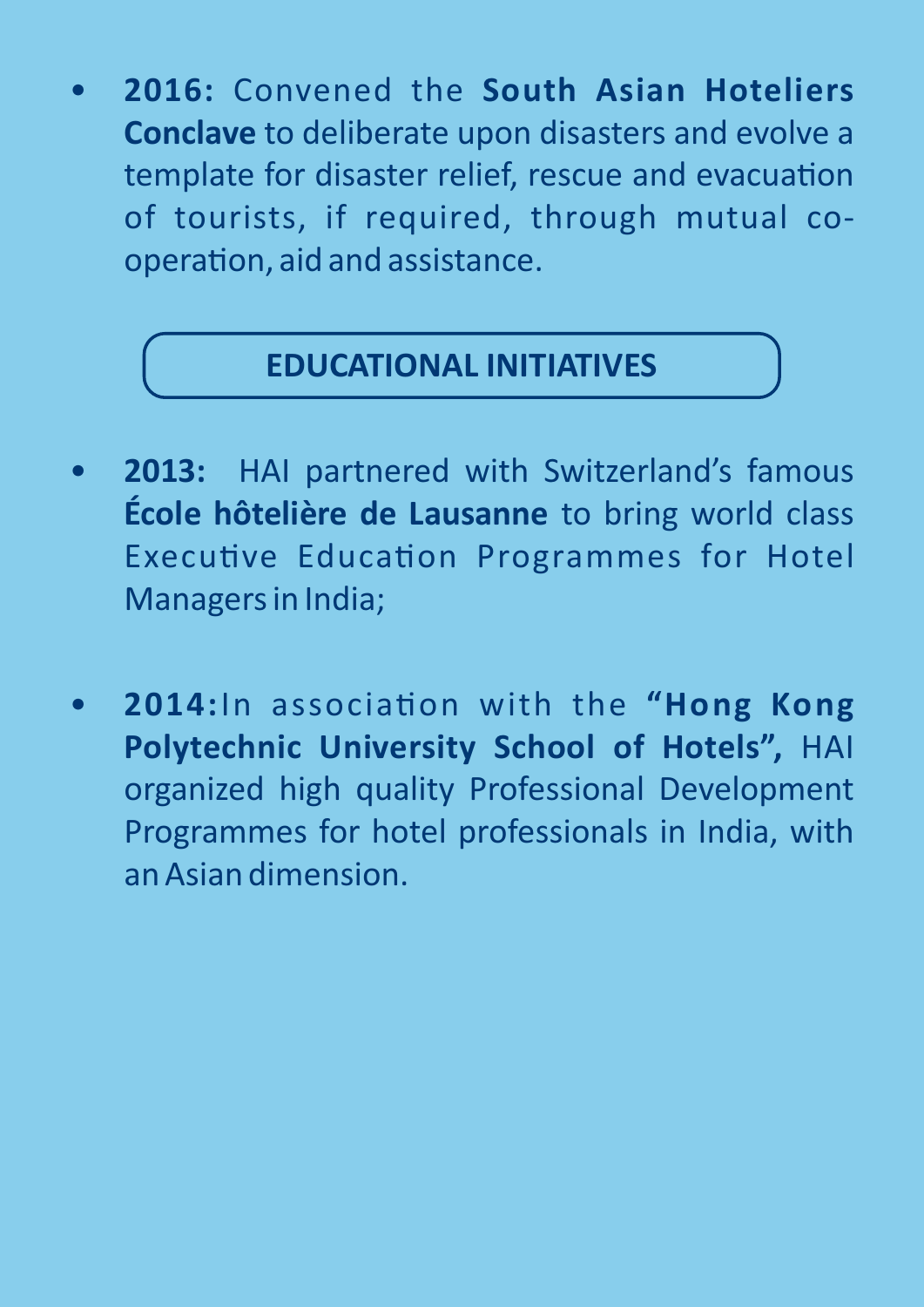#### **SOCIAL INCLUSION INITIATIVES**

- **World Hand Hygiene Day May 05 :** HAI observes the Day to acquaint school students, residents of orphanages, hotel visitors, guests and staff with the importance of washing hands with soap and water to prevent viral infections and respiratory illnesses, which cost the country over Rs. 10,000 crore annually on healthcare expenditure;
- **World Environment Day June 05** has been celebrated annually by HAI's member hotels for the last 22 years. Students from nearby schools and orphanages are invited to participate along with hotel guests and employees to learn and affirm their commitment to protection of environment;
- **Maintenance of National Monuments : HAI** has identified 34 public Monuments and helped their adoption by HAI member hotels for their cleanliness and enhancement of tourist amenities. **Swachh Smarak Abhiyan,** also being implemented by HAI member hotels, also seeks to achieve the same goals;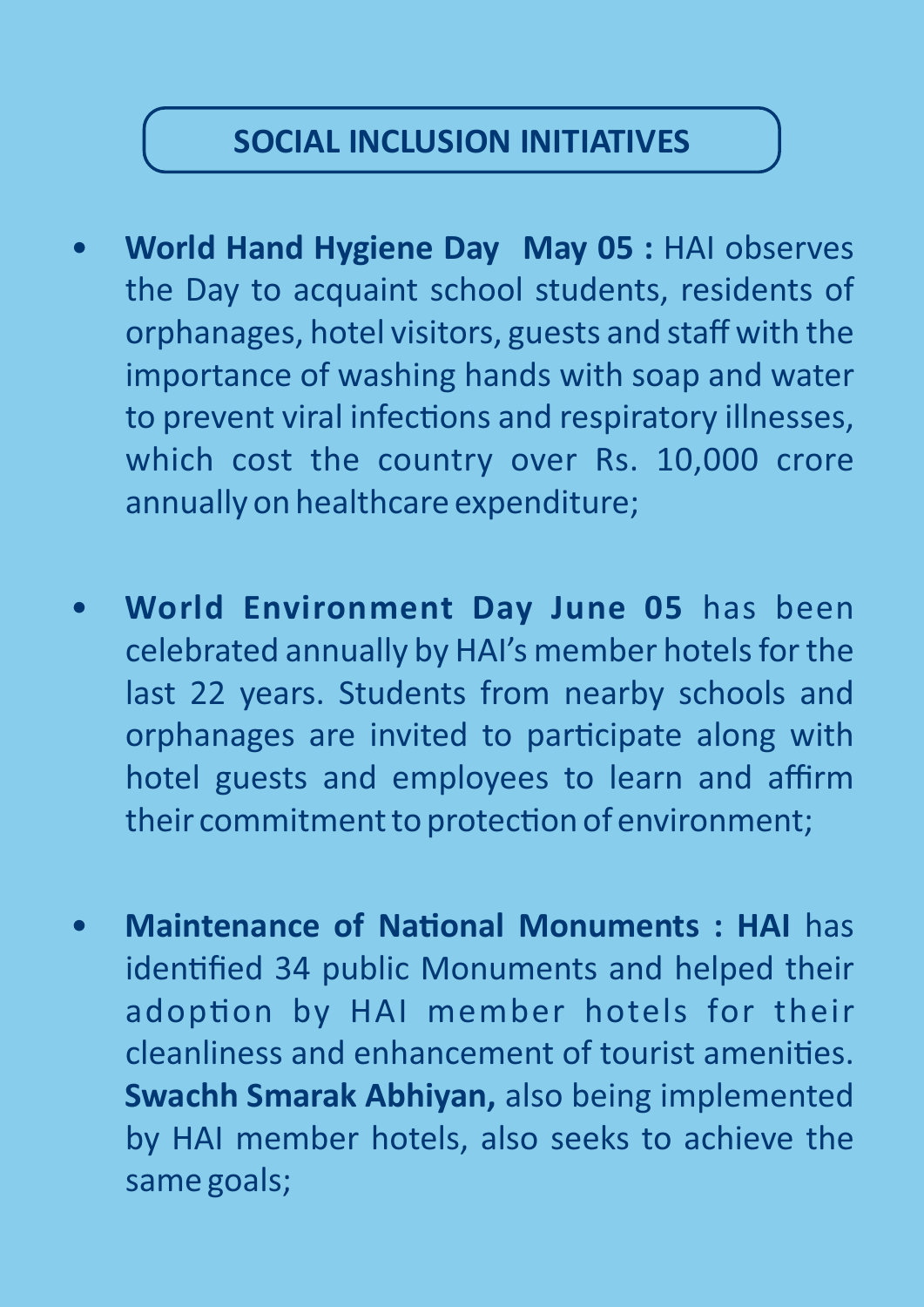- **Swachh Bharat Abhiyan :** This is HAI's flagship public inclusion programme, launched by the Prime Minister, Shri Narendra Modi on 2nd October 2014. HAI has pledged the unanimous support of all its members on a sustained basis to help fulfil Mahatma Gandhi's vision of a 'Clean India' by 2nd October 2019;
- **Swachh Vidyalaya Abhiyan:** HAI has steered its member hotels to the next level of this campaign to provide gender segregating toilets for girl students in schools. Support for it is gaining momentum and a beginning has already been made with an offer to build toilets in a Girls School in Agra.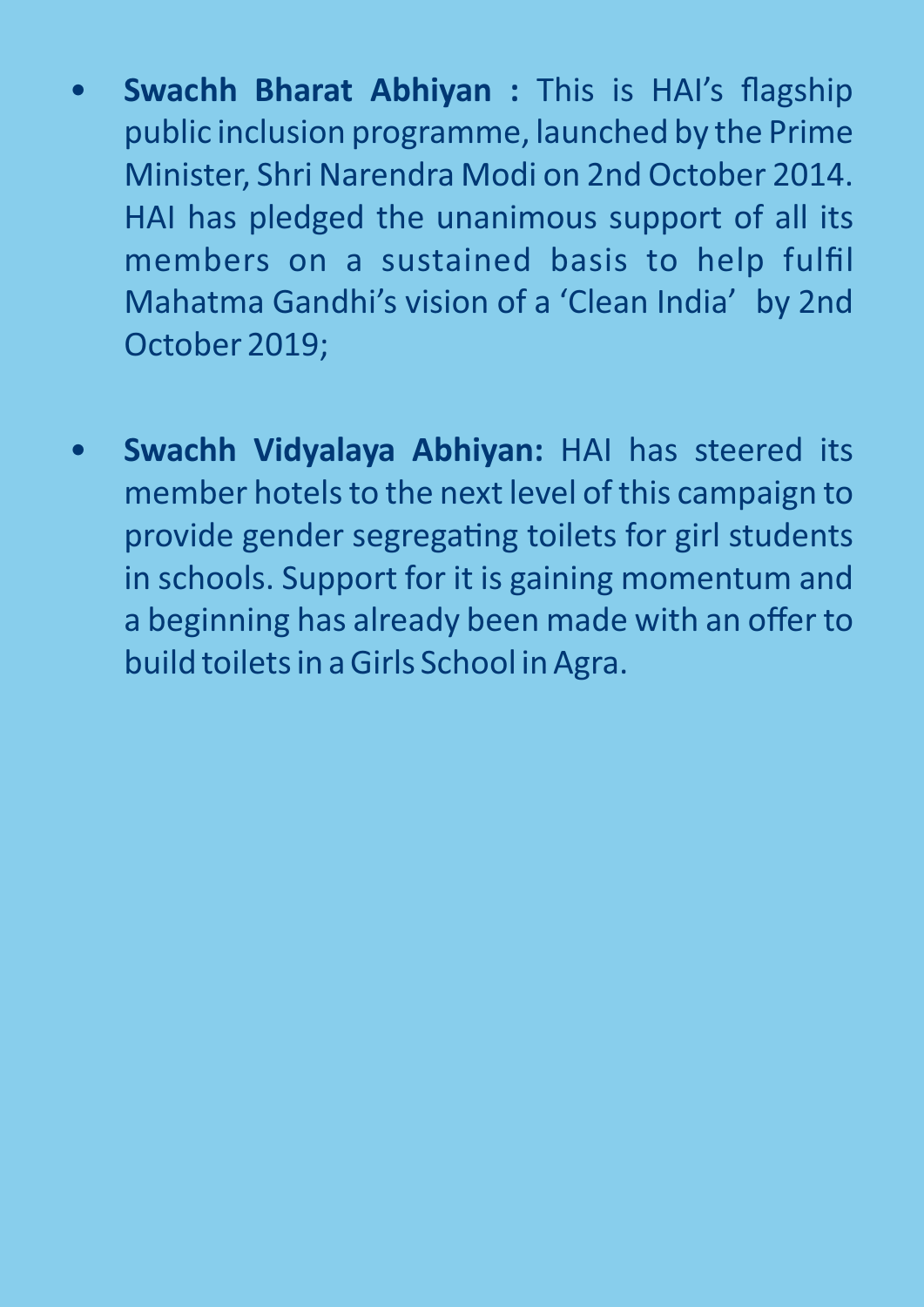#### **EXECUTIVE COMMITTEE 2018-19**

#### **Hotel Association of India Parton-in-Chief**



**Mr. P.R.S. Oberoi Executive Chairman** EIH Limited



**Mr. Puneet Chhatwal** *Vice President* Hotel Association of India & Managing Director & C.E.O The Indian Hotels Company Limited



**Ms. Priya Paul** *Corporate Member Chairperson* Apeejay Surrendra Hotels Limited



**Mr. K.B Kachru** *Fellow Member* Chairman Emeritus & Principal Advisor Radisson Hotels (South Asia) Pvt. Ltd.



**Mr. Suresh M. Talera** *Hony. Secretary* Hotel Association of India & Chairman Talera Hospitality



**Mr. Vikram Oberoi** *President* Hotel Association of India & Managing Director & Chief Executive Officer EIH Limited

**Mr. Nakul Anand** *Corporate Member* Executive Director ITC Limited



**Mr. Anil Madhok** *Fellow Member* Managing Director Sarovar Hotels Pvt. Ltd**.**



**Mr. Rupak Gupta** *Hony. Treasurer* Hotel Association of India & Jt. Managing Director U.P. Hotels Limited



**Mr. Patu Keswani** *Corporate Member* Chairman and Managing Director Lemon Tree Hotel Ltd.



**Mr. Rohit Khosla** *Member* Senior Vice President (NR) IHC Limited



**Mr. R. K. Puri** *Secretary General* Hotel Association of India



**Dr. Jyotsna Suri** *Corporate Member* Chairperson & MD Bharat Hotels Limited



**Mr. J.K. Mohanty** *Member* Managing Director Swosti Premium Limited



**Mr. Samir M.C** *Member* Managing Director Fortune Park Hotels Ltd.